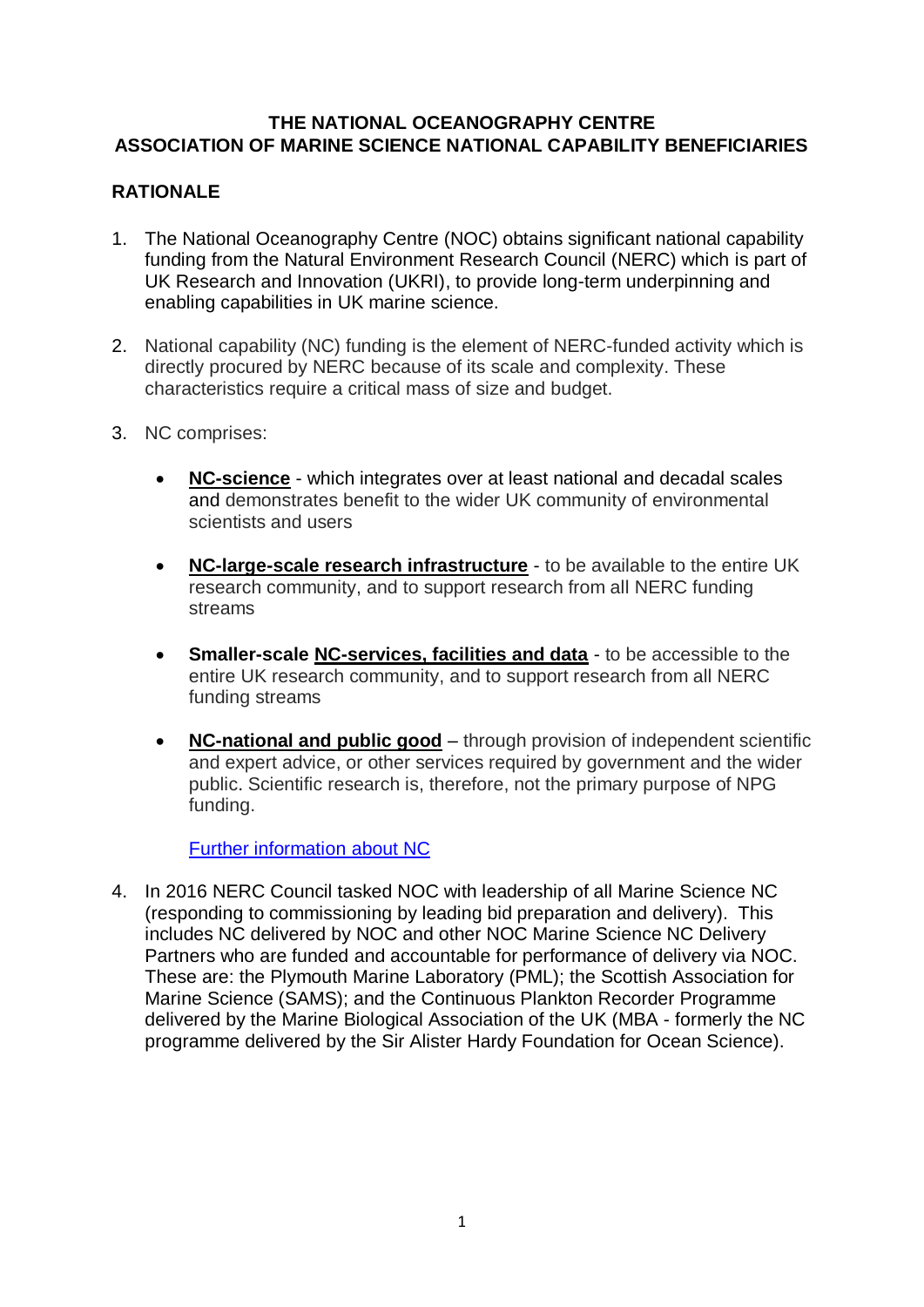## **GUIDING PRINCIPLES**

- 5. The NOC Association of Marine Science National Capability Beneficiaries, hereafter referred to as 'NOCA' is a body established and constituted by NOC.
- 6. It is the primary vehicle for NOC's engagement with the beneficiaries of NOC-led marine science NC (mainly, but not exclusively, the UK science community). In constituting this body, the following principles apply:
	- (a) NOC-led marine science NC refers to that directly delivered by NOC or funded via NOC to NOC's Marine Science National Capability Delivery Partners
	- (b) NERC commissions, evaluates and funds NC against criteria it sets and to which NOC responds and delivers within available resources provided by NERC. NOCA has an important role in advising NOC and helping shape the direction of NC programmes and providing feedback on delivery. However, NOC is ultimately accountable to NERC for delivery of the NC it has commissioned to meet NERC's requirements.
	- (c) The NOCA may consider providing advice to NOC on wider issues such as NOC's role in providing wider national and international leadership; helping convene and coordinate marine science in the UK; strategic horizon scanning. It is not the role of NOCA to influence NOC's wider non-NC activities as an independent research centre - such as in winning openly competed funding from all sources or engaging with business innovation, where NOCA would probably be conflicted.
	- (d) Where there are overlapping interests, NOCA should work in cooperation with bodies such as the Challenger Society for Marine Science, other learned societies and the UK Marine Science Coordination Committee.
	- (e) NOCA will form part of the NOC Chief Executive's (direct advice) and the NOC Board's (via the NOCA Observer) means for obtaining assurance regarding the performance of NC delivery and effectiveness of engagement with the beneficiaries. NERC has its own assurance bodies and processes regarding NC delivery.
	- (f) In line with NOC's Articles of Association, NOC will look to the Chair of NOCA to be an observer on the NOC Board subject to, for example, being able to manage any conflicts of interest.
	- (g) As required by NERC as a condition of funding:
		- **. the [Marine Facilities Advisory Board \(MFAB\)](https://www.noc.ac.uk/about-us/our-national-role/advisory-bodies)** will undertake its functions concerning provision of NC large research infrastructure (NC-LRI) but come under the umbrella of NOCA.
		- **. the [Climate Linked Atlantic Sector Science \(CLASS\)](https://projects.noc.ac.uk/class/)** Stakeholder Advisory Board will undertake its functions concerning provision of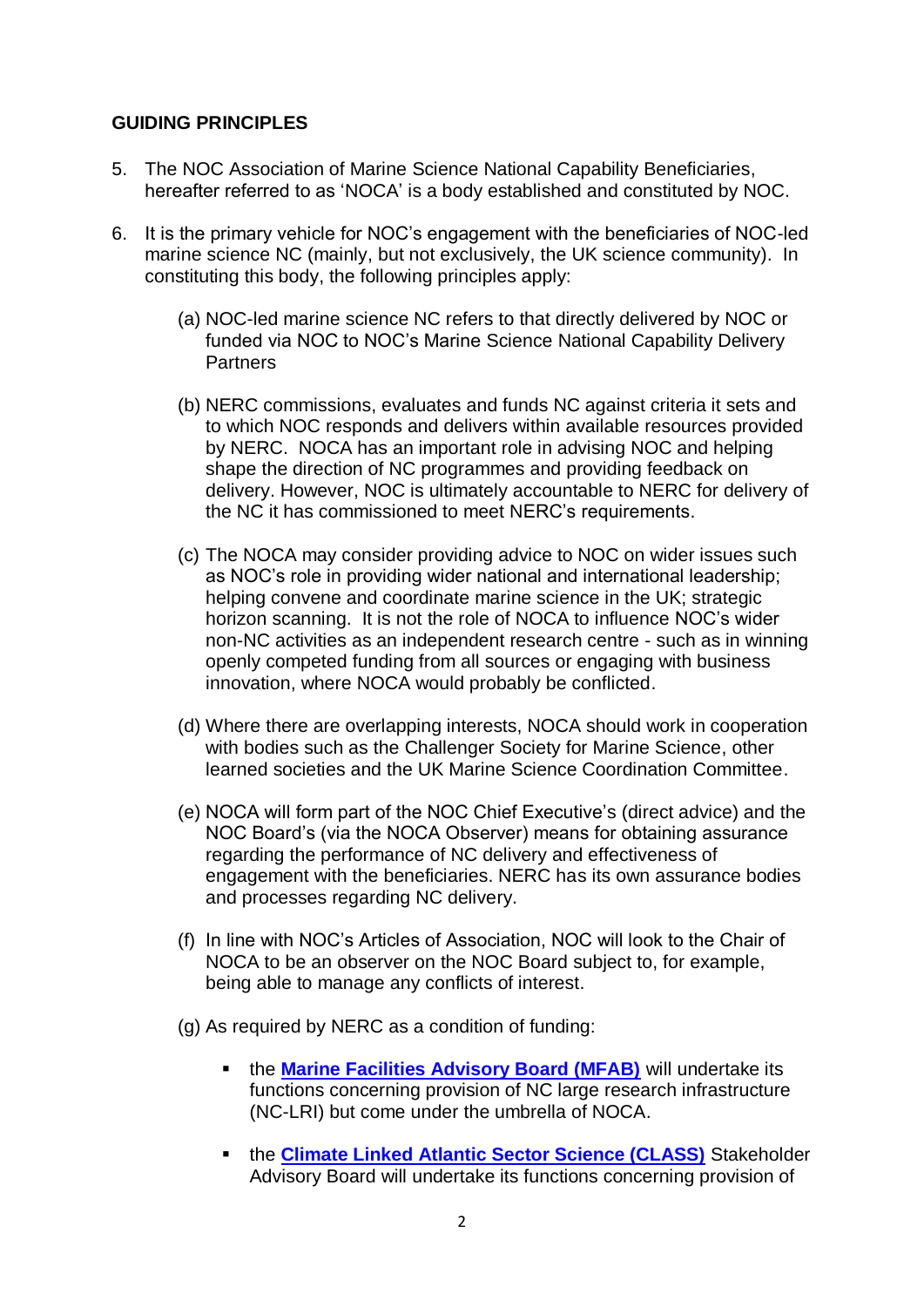NC Long Term Science Single Centre (NC-LTSS) but will come under the umbrella of NOCA.

(h) Whilst NOCA is expected to be a body of an enduring nature, NOC, in consultation with NERC, reserves the right to re-constitute or replace NOCA in respect of the primary functions of NOCA.

#### **TERMS OF REFERENCE**

#### **Members**

- 7. Membership is institutional (for example, at the level of a university school) with nominated individuals representing the institution.
- 8. Clusters or consortia of institutions are welcome.
- 9. General membership is open to organisations who are part of the NERC-funded marine science community and who consider themselves beneficiaries of the NC provided by NOC and its Marine Science NC Delivery Partners.
- 10. General membership is open to Government Departments or Public Agencies who consider themselves beneficiaries directly or indirectly of the NC and national and public good activities provided by NOC.
- 11. In view of the assurance role of NOCA, NOC will not be a General Member of NOCA but will participate in its business.
- 12. NOC Marine Science NC Delivery Partners may be General Members if they benefit from NC provided by NOC. Delivery Partners also deliver NC, and hence are accountable, via NOC and NERC, to the beneficiaries of that NC. Consequently, there may be overlap in respect of the component of NC that Partners deliver.
- 13. Membership requires a willingness and commitment to engage positively.
- 14. Participation will help enable the NOC Association community to influence the direction of key areas of marine science national capability.
- 15. Members may nominate a delegate to attend a meeting if they are unavailable.

#### **Chair**

- 16. The Chair of the NOCA will have an independent chair of stature and experience in the UK marine science community and be able to discharge the role of Observer on the NOC Board.
- 17. The Chair will be appointed by the Chief Executive of NOC, in consultation with the NOC Association Steering Board, for a period of three years which may be renewed up to a maximum of a further two**.**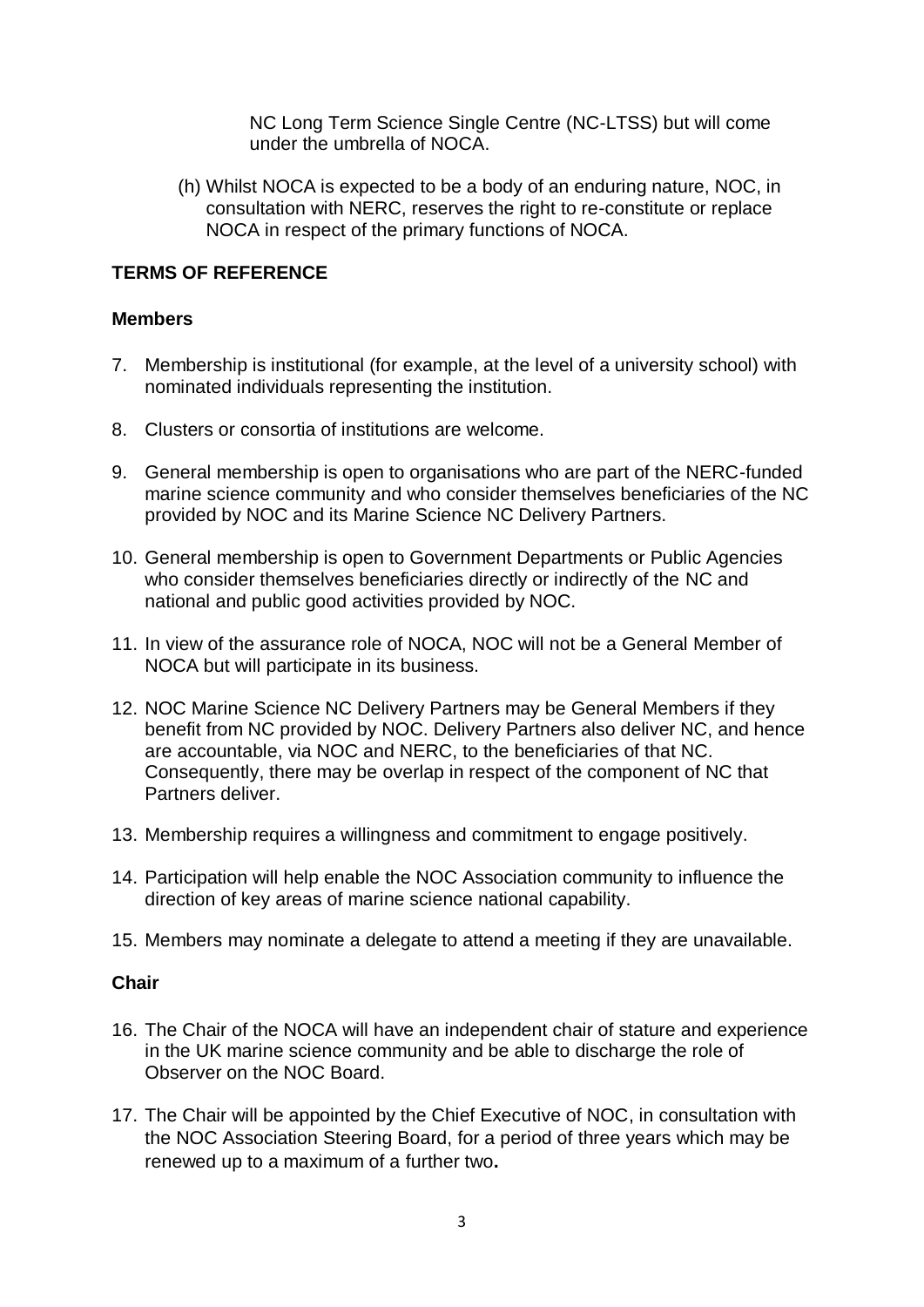# **Secretariat**

- 18. NOC will provide the secretariat to support the NOCA and the NOCA Steering Board.
- 19. NOC will provide the secretariat for following **sub-committees**, namely:
	- Marine Facilities Advisory Board
	- CLASS Stakeholder Advisory Board.

Chairs of these Boards may be invited to participate for the relevant item in one meeting per year to provide an update report, as required.

### **Ways of Working**

- 20. The activities of the NOCA will be guided by the NOCA Steering Board.
- 21. Costs of participation by General Members in NOCA business shall be at members' own expense**.**
- 22. There will be an Annual General Meeting of the NOC Association to which all General Members will be invited to send representatives. Other individuals and organisations may be invited depending on the business of the AGM.
- 23. The AGM agenda will be determined by the NOCA Steering Board.
- 24. General members will receive periodic updates from NOC on matters relating to NOC's national capability role. General members may opt not to receive updates by contacting the Secretariat.

# **Funding for NOCA**

25. NOC will provide resources from its NERC NC-NPG funding line to support the:

- Secretariat
- Annual General Meeting (e.g. venue hire)
- Marine Facilities Advisory Board (sub-committee)
- CLASS Stakeholder Advisory Board (sub-committee).

NOC may seek resources and sponsorship from elsewhere as appropriate.

- 26. To manage expectations and enable resource planning, the level of resources allocated to support these activities will be assigned in an annual budget for NOCA activities, in consultation with the Chair.
- 27. If the NOCA Steering Board wishes to undertake additional discretionary activities**,** such as establish *ad hoc* working groups, unless the NOC Chief Executive agrees to contribute resources, NOCA will need to fund this from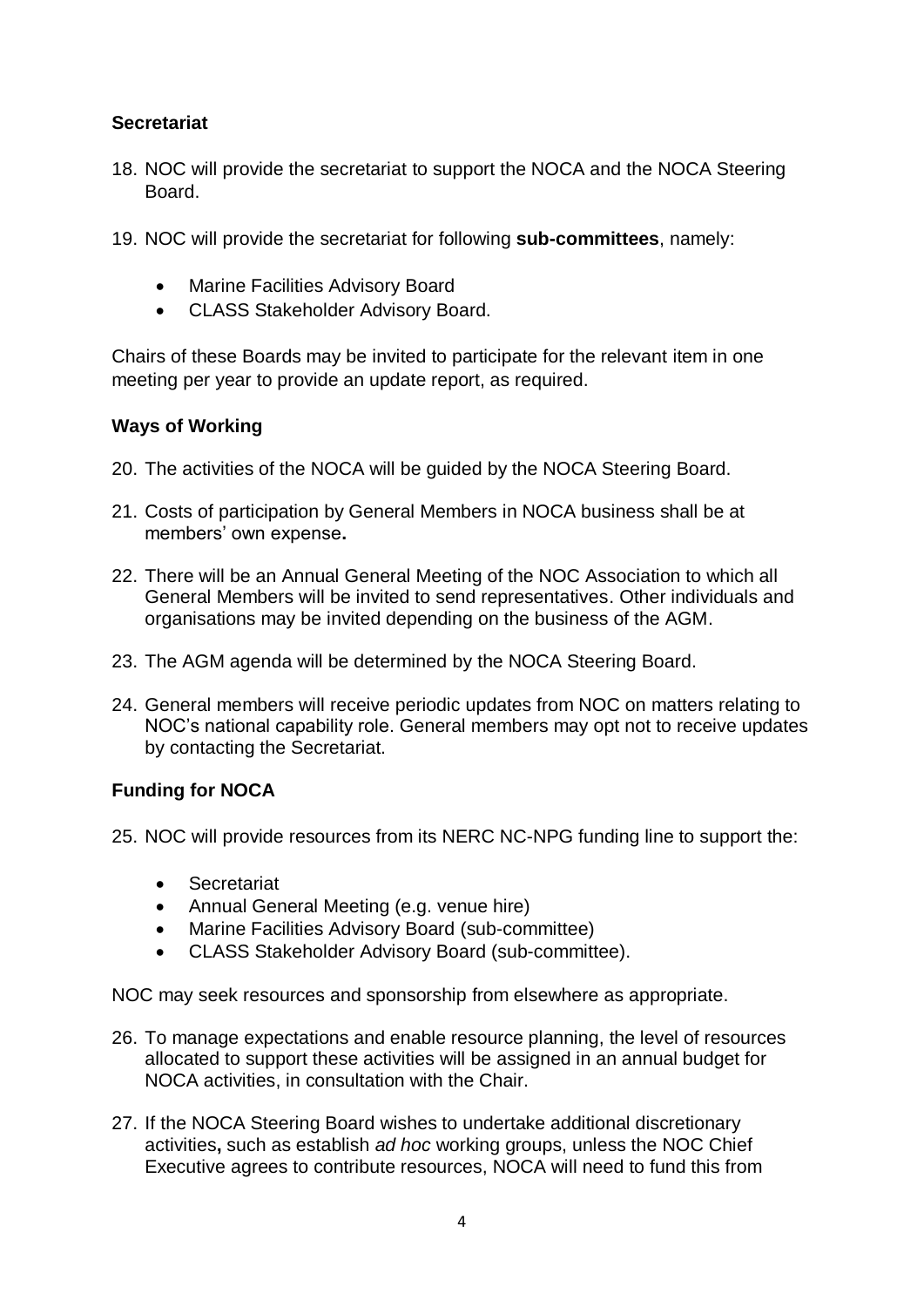alternative sources. No new activities that require NOC resources will commence without a costed work plan agreed by the NOC Chief Executive.

28. NOC will pay all reasonable expenses of the Chair in preparing and attending meetings of the NOCA and in discharging their role as Observer on the NOC Board. Reimbursement will be in accordance with Research Council Policy.

#### **NOC ASSOCIATION STEERING BOARD**

#### **Purpose**

- 29. The NOC Association Steering Board is a non-executive body whose primary role is to provide advice to the Chief Executive of NOC on:
	- the strategic development and delivery of marine science national capability and facilitating those engaged in the NERC funded marine science community to work together to advance UK marine science for public benefit
	- the wider leadership role of NOC within UK and international marine science.
- 30. The Steering Board will discuss and agree the programme for the Annual General Meeting.
- 31. The Steering Board will provide advice and strategic guidance on overall direction, coherence and implementation of activities undertaken by and on behalf of the NOCA in accordance with its objective with a particular focus on areas where 'added value' may be realized.
- 32. The Steering Board will alert the NOC Chief Executive, especially in relation to marine science national capability, to opportunities to enhance national and international impact, to opportunities for outreach and wider public engagement, to changes in the needs of the marine science user community or in the current status of marine science in the UK or internationally.
- 33. The Steering Board will seek to ensure the NOCA acts in an impartial and open way that enables and wins the long-term engagement of the NERC marine science community.

#### **Chair**

34. The Steering Board will be chaired by the Chair of NOCA.

#### **Membership**

35. There will be a maximum of twelve members (including the Chair) of the NOCA Steering Board, drawn from the academic community and other stakeholders in marine NC.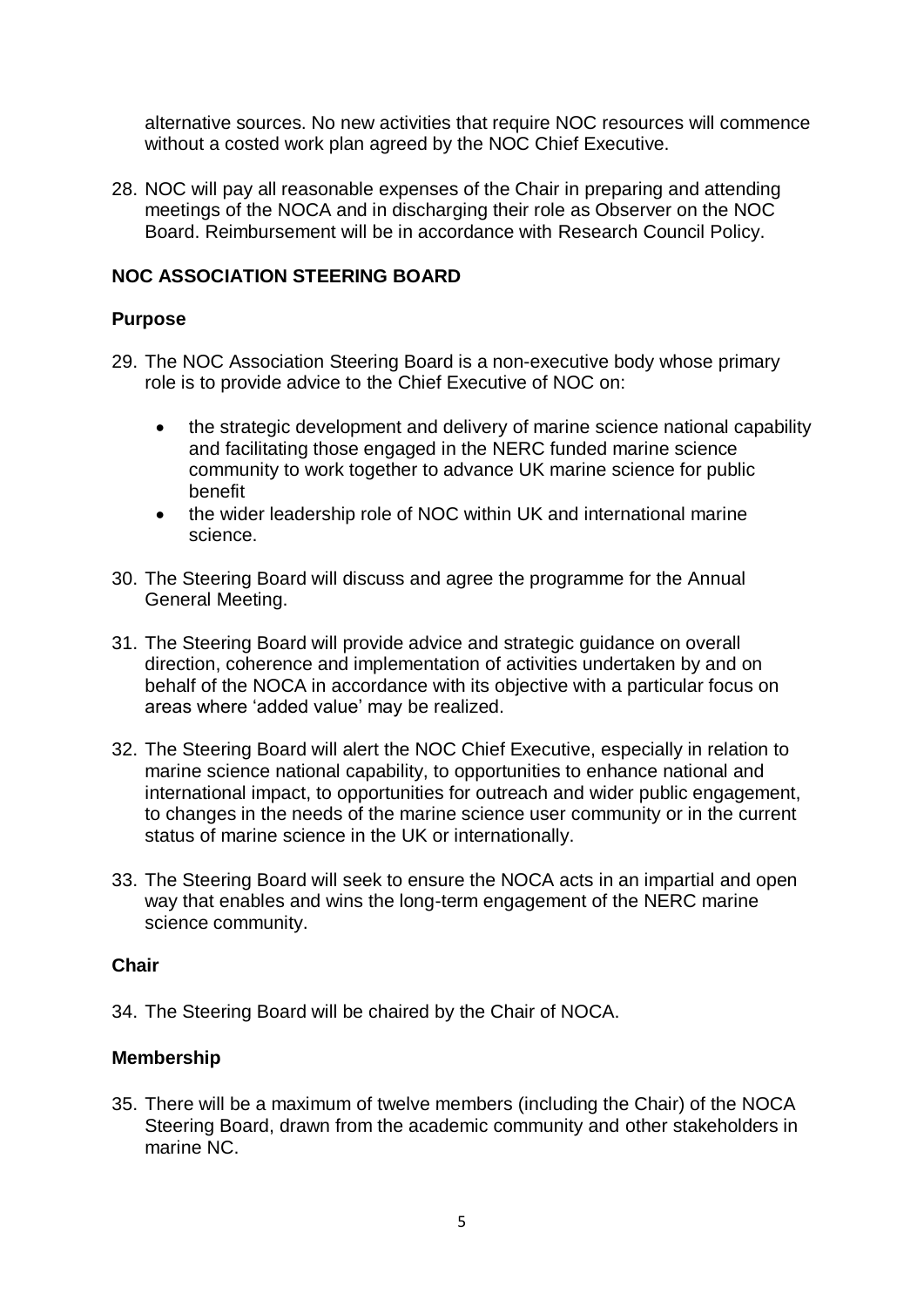- 36. The NOC Chief Executive (or any other employee of NOC) may not be a member of the NOCA Steering Board. The NOC Chief Executive will normally attend the NOCA Steering Board and will be consulted on the preparation of agendas and entitled to propose agenda items. Other senior NOC leaders with responsibility for major areas of NC delivery will attend the Steering Board as required.
- 37. A representative from each NOC Marine Science NC Delivery Partner body (usually at Chief Executive or Director of Science level) will be invited to attend Steering Board Meetings but will not be members of the NOCA Steering Board.
- 38. As a rule, the following bodies, which represent broad sections of the marine science and technology community, beneficiaries of NOC and other users of the NC sector, will be invited to be members of the NOCA Steering Board in an *ex officio* capacity:

#### **Broadly-based representatives of the following marine science organisations:**

- The President (or their nominated representative) of the Challenger Society for Marine Science (CSMS)
- One of the co-chairs, who may alternate between them, of the UK Marine Science Coordination Committee (MSCC) – or their nominated representative
- The Director (or their nominated representative) of the Marine Alliance for Science & Technology for Scotland (MASTS).

# **Other Stakeholders in use of NC (Optional):**

- The Chief Executive (or their nominated representative) of the Society for Maritime Industries (SMI)
- The Chief Executive (or their nominated representative) of the Institute for Marine Engineering Science & Technology (IMarEST).

# *Ad Hominem* **members drawn from the General Members**

- The remaining six members of the Steering Board (not including the Chair) will serve on an *ad hominem* basis and be invited, based on the need to engage senior expertise and experience, to cover the broad range of marine science disciplines and reflect UK regional and societal diversity.
- 39. The term of membership of *ad hominem* Steering Board Members will be for three years in first instance, and may be extended by a maximum of two years. If appropriate, it may be possible to negotiate a shorter term.
- 40. Other third parties may be invited to attend for specific items of business.